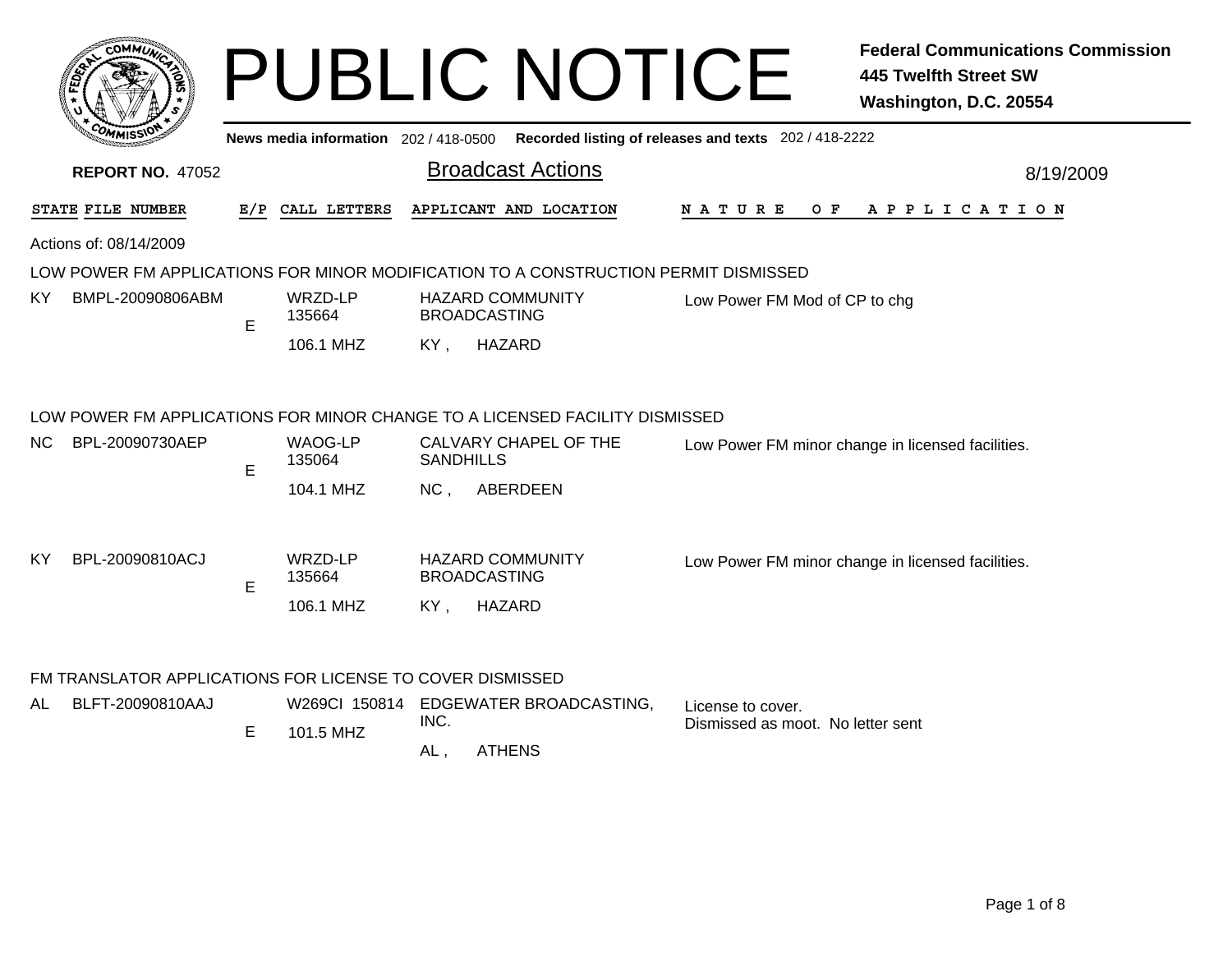|           | <b>COMMUT</b>                                        |              |                                       | <b>PUBLIC NOTICE</b>                              | <b>Federal Communications Commission</b><br><b>445 Twelfth Street SW</b><br>Washington, D.C. 20554 |
|-----------|------------------------------------------------------|--------------|---------------------------------------|---------------------------------------------------|----------------------------------------------------------------------------------------------------|
|           |                                                      |              | News media information 202 / 418-0500 |                                                   | Recorded listing of releases and texts 202 / 418-2222                                              |
|           | <b>REPORT NO. 47052</b>                              |              |                                       | <b>Broadcast Actions</b>                          | 8/19/2009                                                                                          |
|           | STATE FILE NUMBER                                    | E/P          | CALL LETTERS                          | APPLICANT AND LOCATION                            | <b>NATURE</b><br>O F<br>APPLICATION                                                                |
|           | Actions of: 08/14/2009                               |              |                                       |                                                   |                                                                                                    |
|           | AM STATION APPLICATIONS FOR LICENSE TO COVER GRANTED |              |                                       |                                                   |                                                                                                    |
| WY .      | BL-20080919AFM                                       | P            | <b>KRAE 35510</b><br>1480 KHZ         | <b>BRAHMIN BROADCASTING</b><br><b>CORPORATION</b> | License to cover.                                                                                  |
|           |                                                      |              |                                       | <b>CHEYENNE</b><br>WY,                            |                                                                                                    |
| <b>PA</b> | BL-20081017AHP                                       | P            | <b>WWDB 74085</b><br>860 KHZ          | WWDB LICENSE LIMITED<br>PARTNERSHIP               | License to cover.                                                                                  |
|           |                                                      |              |                                       | PA,<br>PHILADELPHIA                               |                                                                                                    |
| <b>FL</b> | BL-20081216BLP                                       |              | <b>WNTF 14556</b>                     | RAMA COMMUNICATIONS, INC                          | License to cover.                                                                                  |
|           |                                                      | $\mathsf{P}$ | 1580 KHZ                              | <b>BITHLO</b><br>FL,                              |                                                                                                    |
| FL        | BL-20090508ACF                                       |              | <b>WNOG 51333</b>                     | MERIDIAN BROADCASTING, INC.                       | License to cover.                                                                                  |
|           |                                                      | $\mathsf{P}$ | 1270 KHZ                              | <b>NAPLES</b><br>FL,                              | Engineering Amendment filed 05/18/2009<br>Engineering Amendment filed 06/19/2009                   |
| FL        | BL-20090527AHT                                       |              | <b>WRLZ 57931</b>                     | RADIO LUZ, INC.                                   | License to cover.                                                                                  |
|           |                                                      | $\mathsf{P}$ | 1270 KHZ                              | <b>EATONVILLE</b><br>FL.                          |                                                                                                    |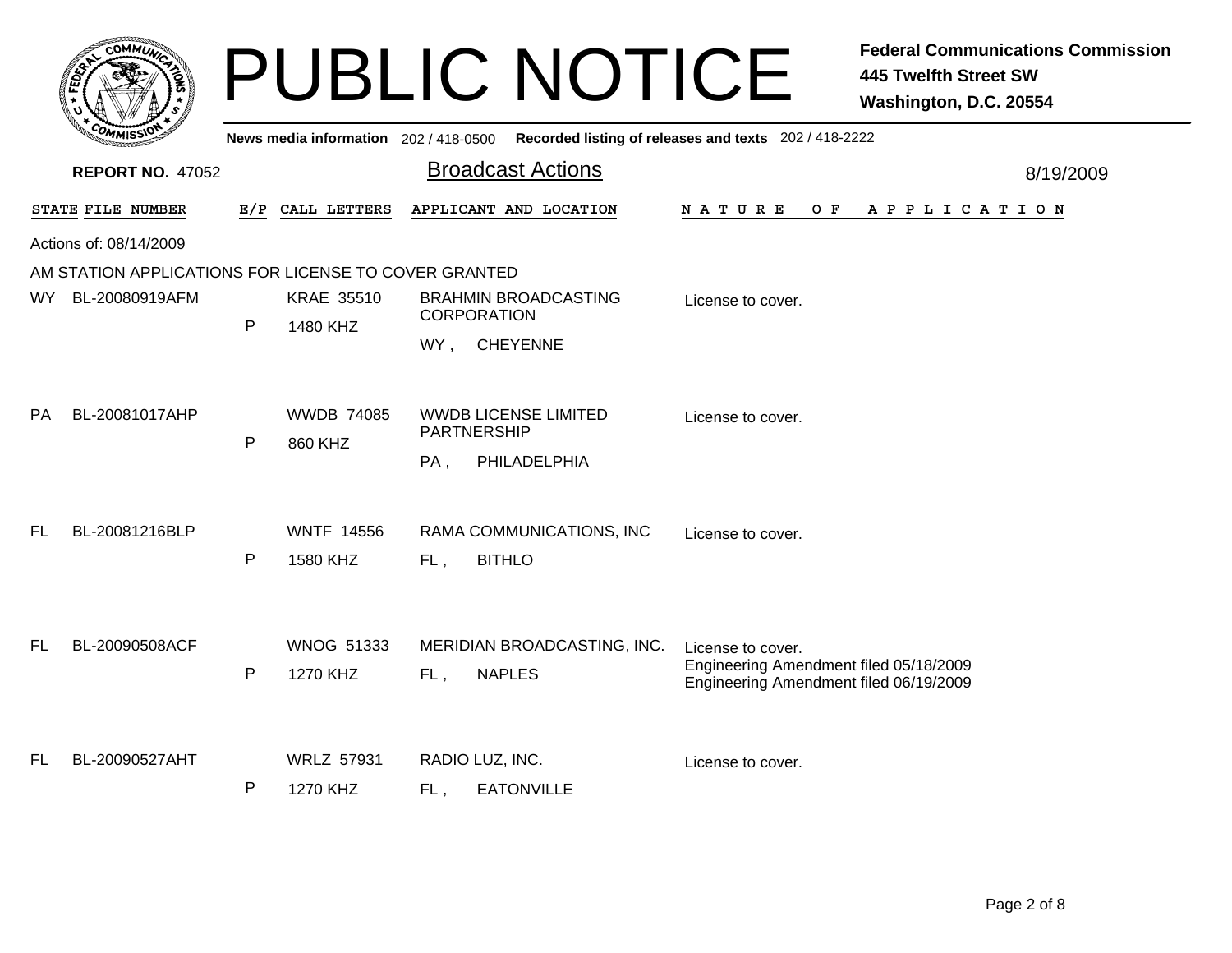| COMMUN                                                      |              |                                       | <b>PUBLIC NOTICE</b>                                                    | <b>Federal Communications Commission</b><br><b>445 Twelfth Street SW</b><br>Washington, D.C. 20554 |  |  |
|-------------------------------------------------------------|--------------|---------------------------------------|-------------------------------------------------------------------------|----------------------------------------------------------------------------------------------------|--|--|
|                                                             |              | News media information 202 / 418-0500 |                                                                         | Recorded listing of releases and texts 202 / 418-2222                                              |  |  |
| <b>REPORT NO. 47052</b>                                     |              |                                       | <b>Broadcast Actions</b>                                                | 8/19/2009                                                                                          |  |  |
| STATE FILE NUMBER                                           | E/P          | CALL LETTERS                          | APPLICANT AND LOCATION                                                  | N A T U R E<br>O F<br>A P P L I C A T I O N                                                        |  |  |
| Actions of: 08/14/2009                                      |              |                                       |                                                                         |                                                                                                    |  |  |
| AM STATION APPLICATIONS FOR MODIFICATION OF LICENSE GRANTED |              |                                       |                                                                         |                                                                                                    |  |  |
| BML-20090227ACS<br>MN.                                      |              | KVXR 35863                            | REAL PRESENCE RADIO                                                     | License to modify.                                                                                 |  |  |
|                                                             | P            | 1280 KHZ                              | <b>MOORHEAD</b><br>MN.                                                  |                                                                                                    |  |  |
|                                                             |              |                                       | AM STATION APPLICATIONS FOR MINOR CHANGE TO A LICENSED FACILITY GRANTED |                                                                                                    |  |  |
| MO BP-20081217ABM                                           |              | <b>KCXL 1162</b>                      | ALPINE BROADCASTING                                                     | Minor change in licensed facilities.                                                               |  |  |
|                                                             | E            | 1140 KHZ                              | <b>CORPORATION</b>                                                      | Engineering Amendment filed 04/07/2009<br>Engineering Amendment filed 07/06/2009                   |  |  |
|                                                             |              |                                       | MO, LIBERTY                                                             |                                                                                                    |  |  |
| AM STATION APPLICATIONS FOR DIRECT MEASUREMENT GRANTED      |              |                                       |                                                                         |                                                                                                    |  |  |
| OK BZ-20081216BLO                                           |              | <b>KRMG 48729</b>                     | COX RADIO, INC.                                                         | Direct Measurement                                                                                 |  |  |
|                                                             | $\mathsf{P}$ | 740 KHZ                               | OK,<br><b>TULSA</b>                                                     |                                                                                                    |  |  |
| FM STATION APPLICATIONS FOR LICENSE TO COVER GRANTED        |              |                                       |                                                                         |                                                                                                    |  |  |
| TX<br>BLH-20090803ACS                                       |              | KOME-FM<br>165950                     | LKCM RADIO GROUP, LP                                                    | License to cover.                                                                                  |  |  |
|                                                             | E            | 95.3 MHZ                              | $TX$ ,<br><b>MERIDIAN</b>                                               |                                                                                                    |  |  |
|                                                             |              |                                       |                                                                         |                                                                                                    |  |  |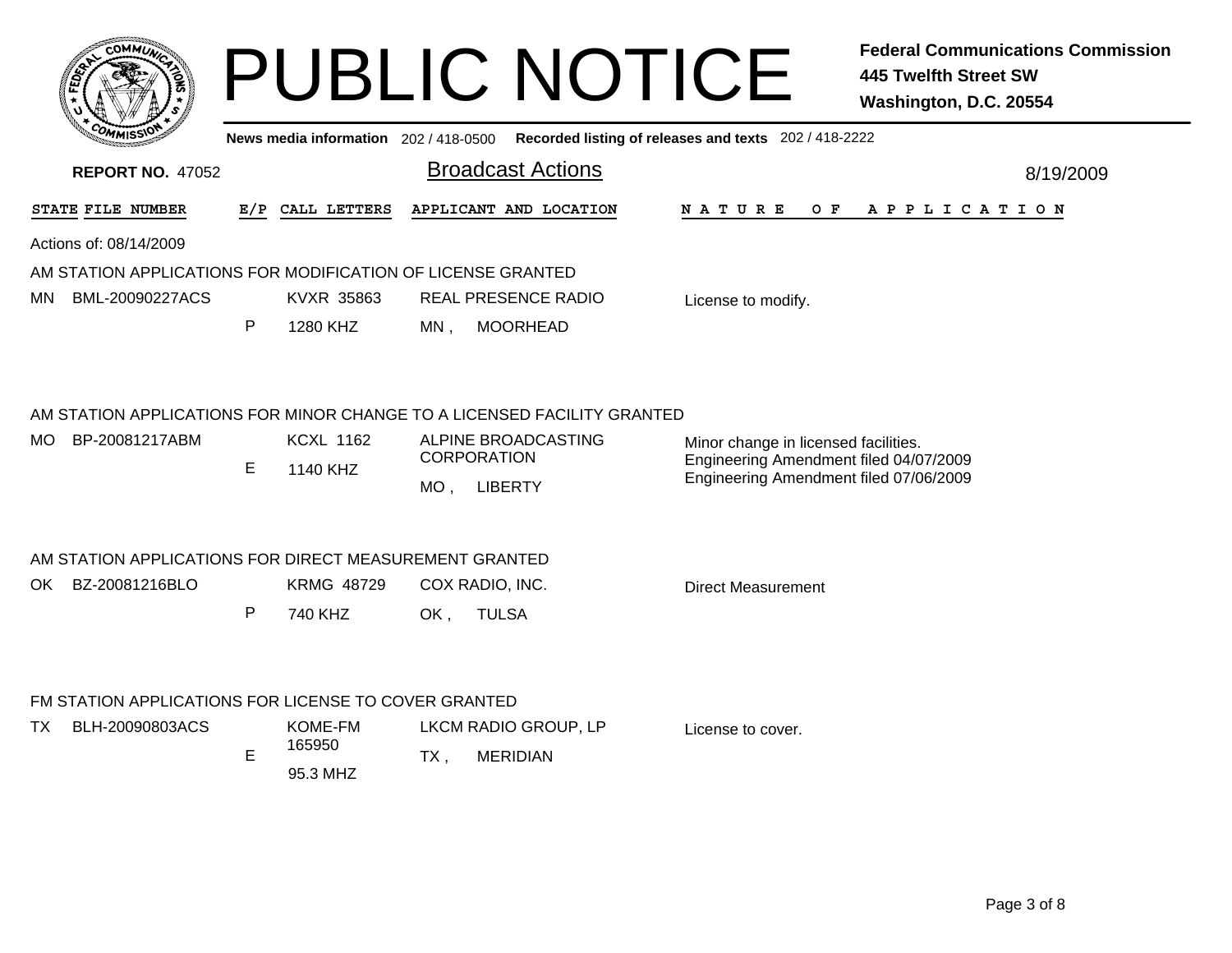|     | <b>COMMUX</b>                                                                         |   |                                       |       | <b>PUBLIC NOTICE</b>                                                            |                                                       | <b>Federal Communications Commission</b><br><b>445 Twelfth Street SW</b><br>Washington, D.C. 20554                                   |
|-----|---------------------------------------------------------------------------------------|---|---------------------------------------|-------|---------------------------------------------------------------------------------|-------------------------------------------------------|--------------------------------------------------------------------------------------------------------------------------------------|
|     |                                                                                       |   | News media information 202 / 418-0500 |       |                                                                                 | Recorded listing of releases and texts 202 / 418-2222 |                                                                                                                                      |
|     | <b>REPORT NO. 47052</b>                                                               |   |                                       |       | <b>Broadcast Actions</b>                                                        |                                                       | 8/19/2009                                                                                                                            |
|     | STATE FILE NUMBER                                                                     |   | E/P CALL LETTERS                      |       | APPLICANT AND LOCATION                                                          | O F<br>N A T U R E                                    | A P P L I C A T I O N                                                                                                                |
|     | Actions of: 08/14/2009                                                                |   |                                       |       |                                                                                 |                                                       |                                                                                                                                      |
|     |                                                                                       |   |                                       |       | FM STATION APPLICATIONS FOR MINOR MODIFICATION TO A CONSTRUCTION PERMIT GRANTED |                                                       |                                                                                                                                      |
| FL  | BMPH-20090612AIW                                                                      |   | WBPC 164212                           |       | BAY BROADCASTING, LLC                                                           | Mod of CP to chg                                      |                                                                                                                                      |
|     |                                                                                       | Е | 95.1 MHZ                              | FL,   | <b>EBRO</b>                                                                     |                                                       |                                                                                                                                      |
| WA. | BMPED-20090615ABE                                                                     | E | KCFL 176823<br>91.3 MHZ               | WA ,  | NORTHWEST INDY RADIO<br><b>ELMA</b>                                             | Mod of CP to chg                                      |                                                                                                                                      |
| AK. | BMPED-20090626AAA                                                                     |   | <b>KMXT 35339</b>                     |       | KODIAK PUBLIC BROADCASTING Mod of CP to chg                                     |                                                       |                                                                                                                                      |
|     |                                                                                       | E | 100.1 MHZ                             | CORP. |                                                                                 |                                                       |                                                                                                                                      |
|     |                                                                                       |   |                                       | AK,   | <b>KODIAK</b>                                                                   |                                                       |                                                                                                                                      |
| AZ. | FM STATION APPLICATIONS FOR ORIGINAL CONSTRUCTION PERMIT GRANTED<br>BNPED-20071018AHO |   | NEW 172840                            |       | <b>SAN CARLOS APACHE TRIBE</b>                                                  | CP New Station.                                       |                                                                                                                                      |
|     |                                                                                       | Е | 91.1 MHZ                              | AZ,   | <b>SAN CARLOS</b>                                                               | Engineering Amendment filed 08/10/2009                | Petitions to deny must be on file no later than 30 days from the date of<br>this public notice accepting the application for filing. |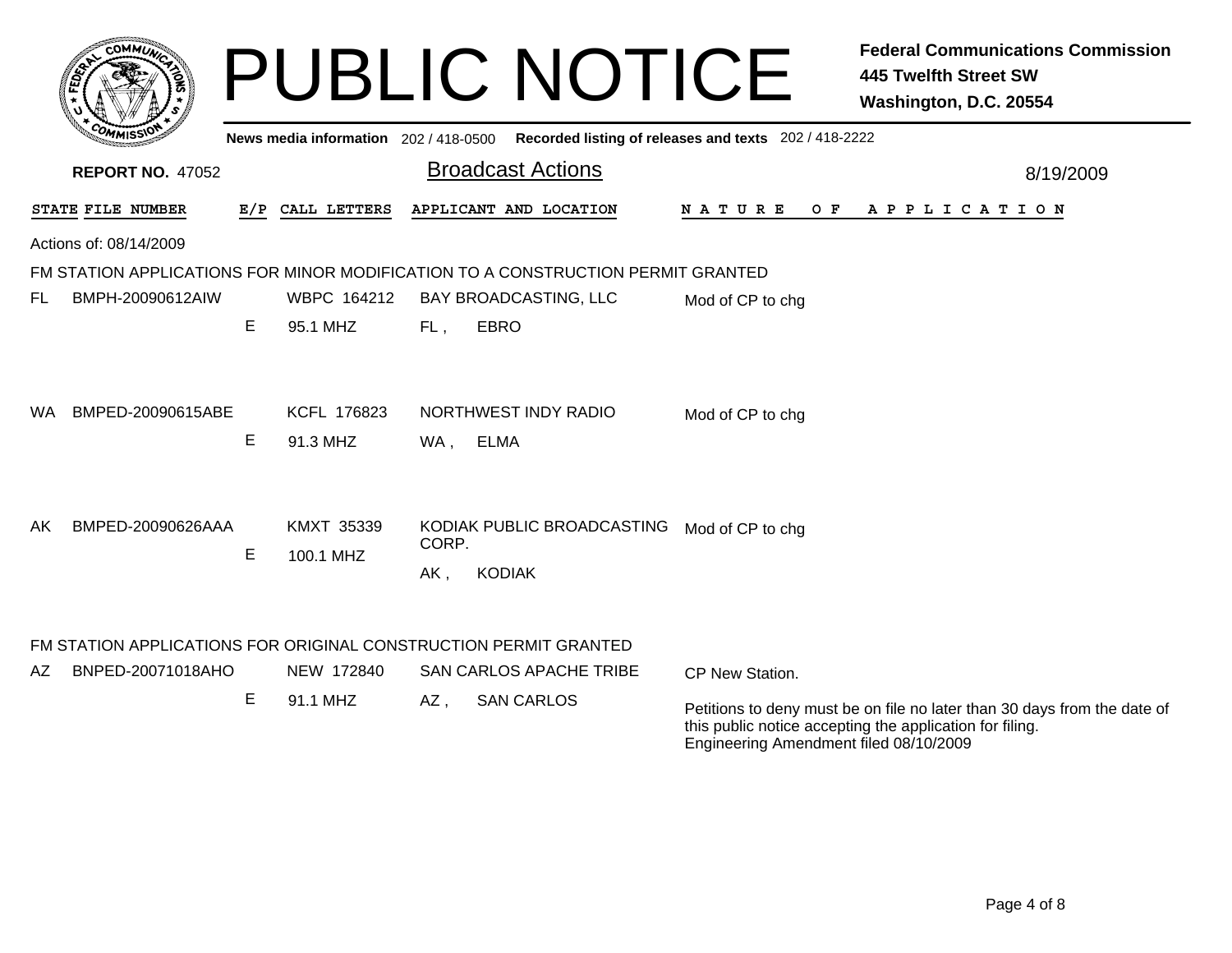|     | <b>COMMUT</b>                                                                                  |     |                               |               | <b>PUBLIC NOTICE</b>                                                    |                                        | <b>Federal Communications Commission</b><br><b>445 Twelfth Street SW</b><br>Washington, D.C. 20554 |
|-----|------------------------------------------------------------------------------------------------|-----|-------------------------------|---------------|-------------------------------------------------------------------------|----------------------------------------|----------------------------------------------------------------------------------------------------|
|     | News media information 202 / 418-0500<br>Recorded listing of releases and texts 202 / 418-2222 |     |                               |               |                                                                         |                                        |                                                                                                    |
|     | <b>REPORT NO. 47052</b>                                                                        |     |                               |               | <b>Broadcast Actions</b>                                                |                                        | 8/19/2009                                                                                          |
|     | STATE FILE NUMBER                                                                              | E/P | CALL LETTERS                  |               | APPLICANT AND LOCATION                                                  | N A T U R E<br>O F                     | A P P L I C A T I O N                                                                              |
|     | Actions of: 08/14/2009                                                                         |     |                               |               |                                                                         |                                        |                                                                                                    |
|     |                                                                                                |     |                               |               | FM STATION APPLICATIONS FOR MINOR CHANGE TO A LICENSED FACILITY GRANTED |                                        |                                                                                                    |
| MI  | BPED-20090611ADA                                                                               |     | WJOM 121794                   |               | MICHIGAN COMMUNITY RADIO                                                | Minor change in licensed facilities.   |                                                                                                    |
|     |                                                                                                | E   | 88.5 MHZ                      | $MI$ ,        | <b>EAGLE</b>                                                            | Engineering Amendment filed 07/10/2009 |                                                                                                    |
| MA  | BPH-20090626AAI                                                                                | Е   | <b>WKAF 19633</b><br>97.7 MHZ | L.L.C.<br>MA, | <b>ENTERCOM BOSTON LICENSE,</b><br><b>BROCKTON</b>                      | Minor change in licensed facilities.   |                                                                                                    |
| SD  | BPH-20090626ABQ                                                                                |     | KXZT 164201                   |               | JER LICENSES, LLC                                                       | Mod of CP to chg                       |                                                                                                    |
|     |                                                                                                | E   | 107.9 MHZ                     | SD,           | <b>NEWELL</b>                                                           |                                        |                                                                                                    |
| WY. | BPED-20090630ABS                                                                               | Е   | <b>KCWW 94097</b><br>88.3 MHZ | WY,           | <b>COMMUNITY WIRELESS OF</b><br>PARK CITY, INC<br><b>EVANSTON</b>       | Minor change in licensed facilities.   |                                                                                                    |
| NJ  | BPH-20090710AAB                                                                                | E   | <b>WRAT 59530</b><br>95.9 MHZ | NJ,           | THE SENTINEL PUBLISHING CO.<br>POINT PLEASANT                           | Minor change in licensed facilities.   |                                                                                                    |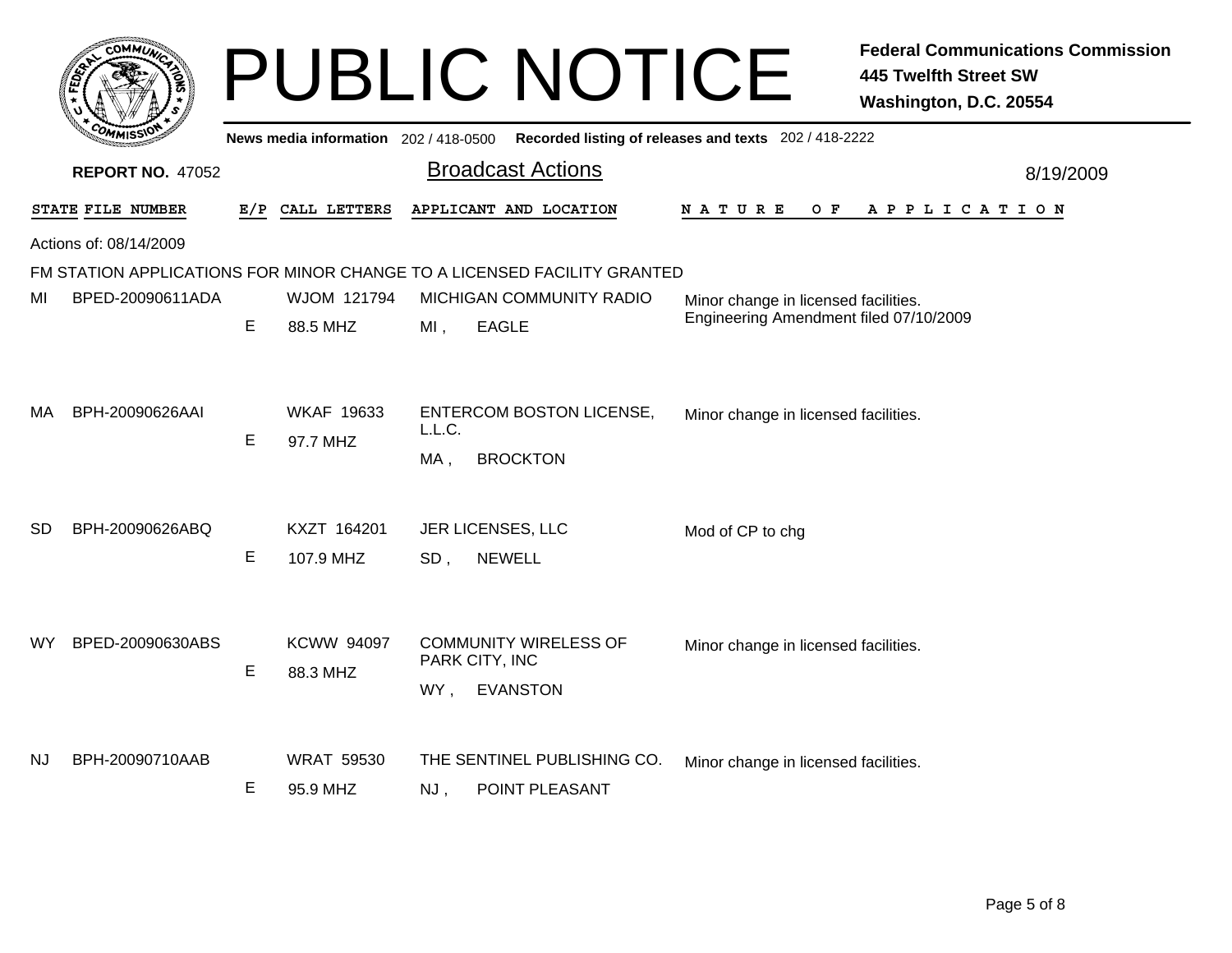|     |                                                         |             |                                      | <b>PUBLIC NOTICE</b>                                                |                                                       | <b>Federal Communications Commission</b><br><b>445 Twelfth Street SW</b><br>Washington, D.C. 20554 |
|-----|---------------------------------------------------------|-------------|--------------------------------------|---------------------------------------------------------------------|-------------------------------------------------------|----------------------------------------------------------------------------------------------------|
|     |                                                         |             | News media information 202/418-0500  |                                                                     | Recorded listing of releases and texts 202 / 418-2222 |                                                                                                    |
|     | <b>REPORT NO. 47052</b>                                 |             |                                      | <b>Broadcast Actions</b>                                            |                                                       | 8/19/2009                                                                                          |
|     | STATE FILE NUMBER                                       |             | E/P CALL LETTERS                     | APPLICANT AND LOCATION                                              | O F<br>N A T U R E                                    | A P P L I C A T I O N                                                                              |
|     | Actions of: 08/14/2009                                  |             |                                      |                                                                     |                                                       |                                                                                                    |
|     | FM TRANSLATOR APPLICATIONS FOR LICENSE TO COVER GRANTED |             |                                      |                                                                     |                                                       |                                                                                                    |
| WY. | BLFT-20090730AEY                                        | $\mathsf E$ | <b>K290BM</b><br>142525<br>105.9 MHZ | LOVCOM, INC.<br>WY,<br><b>BUFFALO</b>                               | License to cover.                                     |                                                                                                    |
| CA  | BLFT-20090731AAR                                        | Е           | K216FM 92354<br>91.1 MHZ             | LIFE ON THE WAY<br>COMMUNICATIONS, INC.<br><b>PACOIMA</b><br>$CA$ , | License to cover.                                     |                                                                                                    |
| CO  | BLFT-20090731AEP                                        | Е           | K235BT 155948<br>94.9 MHZ            | MITCHELL A. BERANEK<br>CO <sub>1</sub><br><b>MASONVILLE</b>         | License to cover.                                     |                                                                                                    |
| WA. | BLFT-20090731AFS                                        | Е           | K207DB 92410<br>89.3 MHZ             | <b>EDUCATIONAL MEDIA</b><br><b>FOUNDATION</b><br>ABERDEEN<br>WA,    | License to cover.                                     |                                                                                                    |
| PA  | BLFT-20090804ABF                                        | E           | <b>W282BK</b><br>156161<br>104.3 MHZ | <b>GEOS COMMUNICATIONS</b><br>PA,<br><b>MEHOOPANY</b>               | License to cover.                                     |                                                                                                    |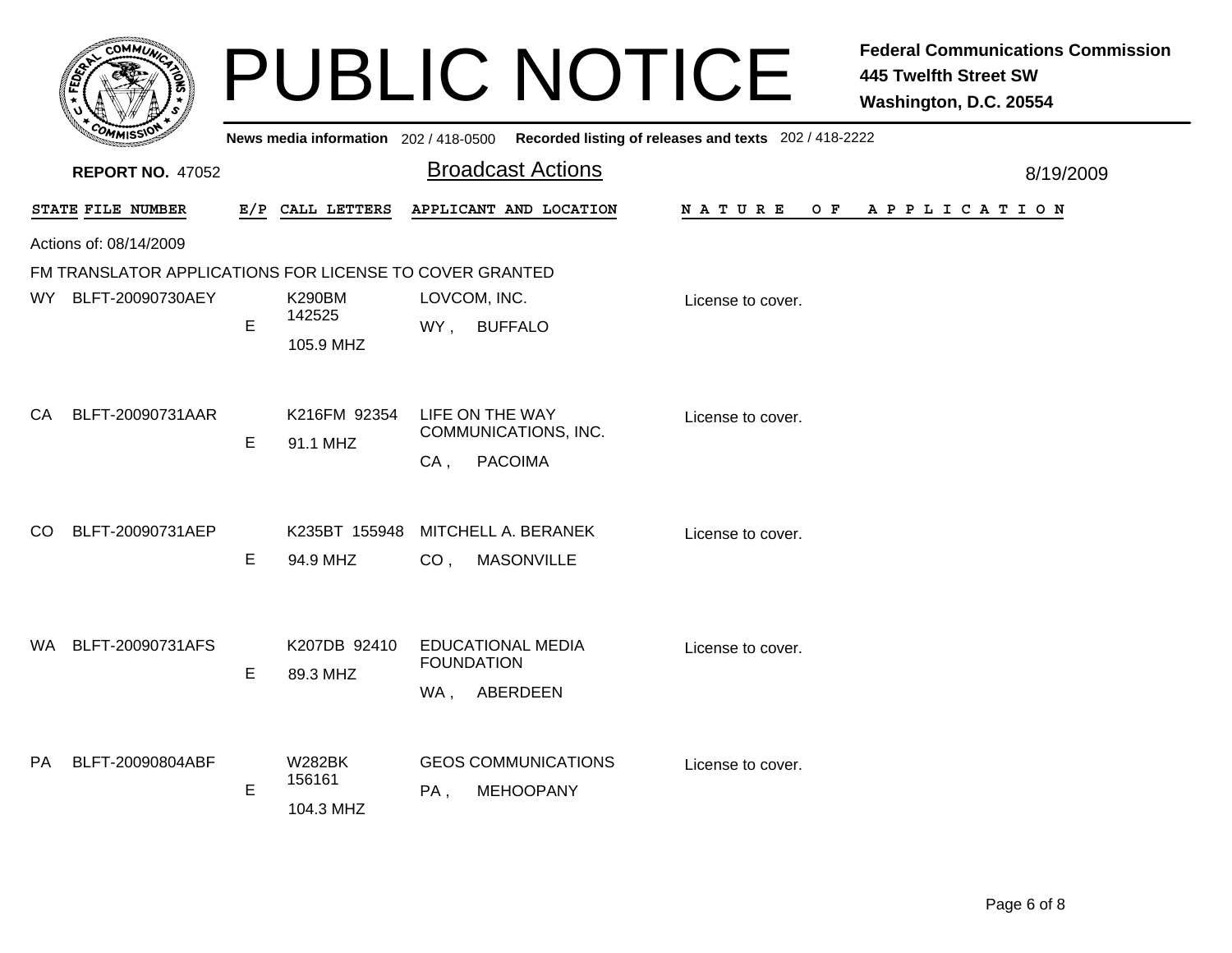|           | <b>COMMUN</b>                                           |     |                                      | <b>PUBLIC NOTICE</b>                                                       | <b>Federal Communications Commission</b><br><b>445 Twelfth Street SW</b><br>Washington, D.C. 20554 |
|-----------|---------------------------------------------------------|-----|--------------------------------------|----------------------------------------------------------------------------|----------------------------------------------------------------------------------------------------|
|           |                                                         |     | News media information 202/418-0500  | Recorded listing of releases and texts 202 / 418-2222                      |                                                                                                    |
|           | <b>REPORT NO. 47052</b>                                 |     |                                      | <b>Broadcast Actions</b>                                                   | 8/19/2009                                                                                          |
|           | STATE FILE NUMBER                                       | E/P | CALL LETTERS                         | APPLICANT AND LOCATION                                                     | <b>NATURE</b><br>OF APPLICATION                                                                    |
|           | Actions of: 08/14/2009                                  |     |                                      |                                                                            |                                                                                                    |
|           | FM TRANSLATOR APPLICATIONS FOR LICENSE TO COVER GRANTED |     |                                      |                                                                            |                                                                                                    |
| OR        | BLFT-20090804ABJ                                        | E.  | K270BJ 36521<br>101.9 MHZ            | OREGON ST BD OF HIGHER ED<br>FOR UNIV OF OREGON<br><b>REEDSPORT</b><br>OR. | License to cover.                                                                                  |
| SC        | BLFT-20090804ADD                                        | E   | <b>W212CJ</b><br>149547              | EDGEWATER BROADCASTING,<br>INC.                                            | License to cover.                                                                                  |
|           |                                                         |     | 90.3 MHZ                             | SC.<br><b>CHARLESTON</b>                                                   |                                                                                                    |
| AL        | BLFT-20090805AAE                                        | E   | <b>W286BT</b><br>157477<br>105.1 MHZ | TTI, INC.<br><b>TUSCALOOSA</b><br>AL,                                      | License to cover.                                                                                  |
| <b>AL</b> | BLFT-20090812ACW                                        | Е   | W269Cl 150814<br>101.7 MHZ           | EDGEWATER BROADCASTING,<br>INC.<br><b>ATHENS</b><br>AL,                    | License to cover.                                                                                  |